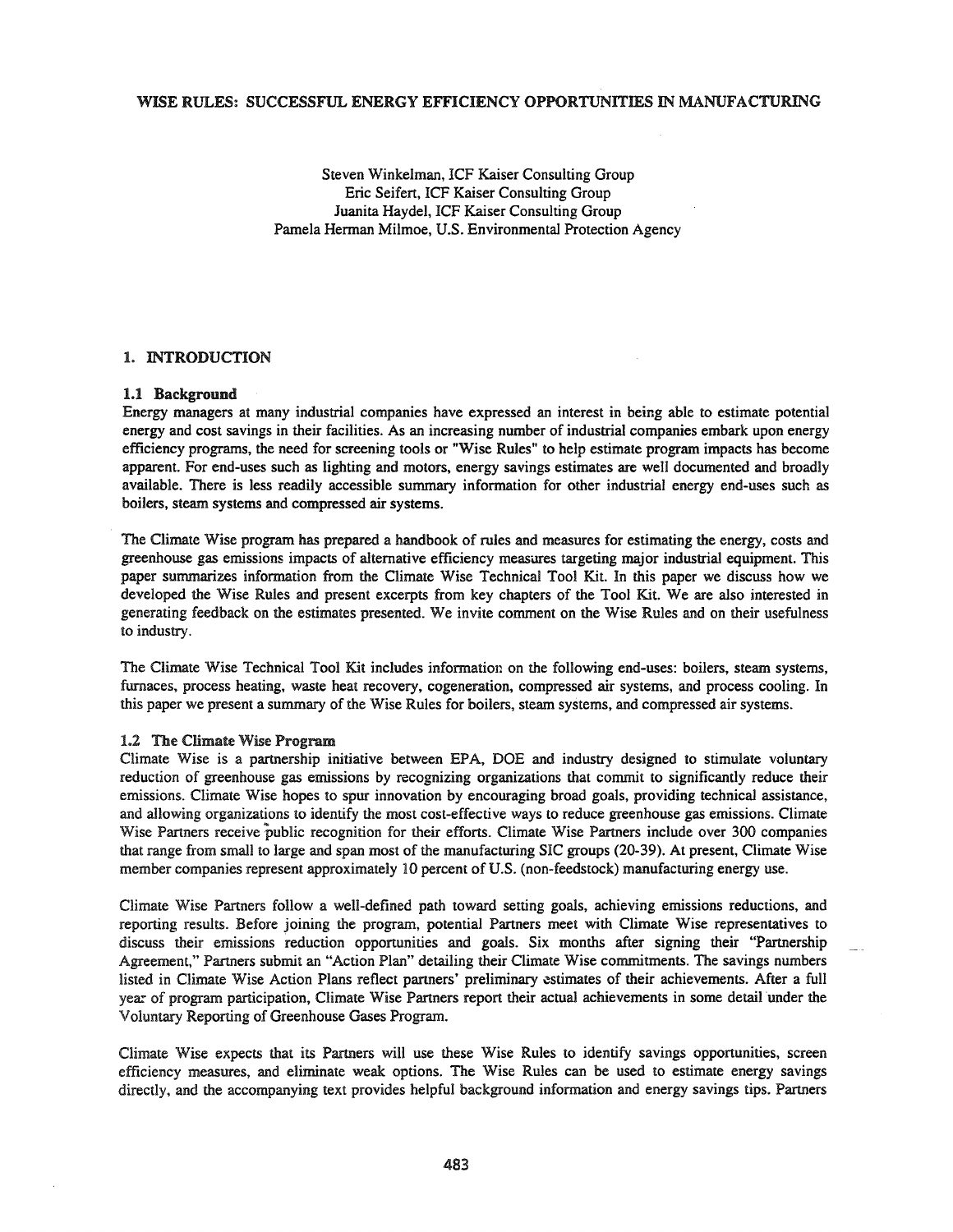can calculate CO<sub>2</sub> emissions reductions based on estimated energy savings and CO<sub>2</sub> emission factors available from the U.S. Department of Energy.<sup>1</sup> After examining the Wise Rules and conducting an initial screening, Climate Wise Partners can develop more thorough estimates for their Action Plans based on site-specific engineering and economic analyses. Partners may choose to develop their own Wise Rules based on their project results as reported under the Voluntary Reporting of Greenhouse Gases Program.

### 2. **WISE** RULES

### 2.1 Applying Wise Rules

Wise Rules can be powerful tools for estimating the impacts of energy efficiency measures. The Climate Wise Technical Tool Kit is a compilation of some of the best available industrial energy efficiency data available from government, academic, and industry sources. Key data sources include the DOE's Industrial Assessment Center (lAC) Program database, the Bonneville Power Administration, engineering texts, and estimates from individual industrial companies. Below we highlight some of the key strengths of Wise Rules and the Tool Kit.

- Wise Rules can provide guidance on identifying energy savings opportunities and on the potential magnitude of the savings.
- The Tool Kit summarize savings rules from information sources that may be unfamiliar to Climate Wise Partners and consolidates them in one place.
- The Tool Kit provides background information and references for each of the Wise Rules so that readers will have a better understanding of how and when to use them and where to look for more detailed information.
- The Tool Kit taps the vast experience of the U.S. Department of Energy Industrial Assessment Centers and presents key information from the lAC database in a readily accessible format.
- Where possible, the Tool Kit presents a range of potential savings for specific efficiency measures to highlight that actual savings vary from site to site.
- o Implementation costs and energy savings may vary widely based on location, internal labor costs, contractor costs, fuel prices and electricity prices.

# 2.2 Wise Rules by Broad End-Use Categories

The remainder of this paper highlights the information provided in the Technical Tool Kit. This includes (1) industry-wide and sector-specific estimates of energy savings, cost savings and simple paybacks from typical industrial efficiency measures, and (2) detailed information and Wise Rules on very specific measures targeting industrial end uses. This paper focuses on boilers, steam, and air compressors although the Tool Kit also covers waste heat recovery, cogeneration, process heating and process cooling.

These estimates of energy savings from a range of efficiency measures in the manufacturing sector were developed from the Department of Energy's Industrial Assessment Center (DOE/IAC) Database. DOE/IAC audit data was used to develop energy, cost, and payback estimates for broad categories such as boilers, steam systems, and compressed, air systems. Embodied in these estimates are more detailed operations, hardware and maintenance measures such as boiler air/fuel ratio optimization and air leak repairs. Since partners may be implementing several measures, it is useful to present these higher level estimates. The structure of the lAC database, where measures are categorized at a very detailed level but can be aggregated up, facilitated this exercise. In Table 2-1 we present average savings for a broad range of industrial efficiency measures in the DOE/IAC database. These values are averaged across all facilities audited from 1990-1996.<sup>2</sup>

The DOE/IAC database contains information from industrial energy assessments conducted for small to medium sized manufacturing facilities. The audits are performed by teams of faculty and students from accredited engineering schools in 30 universities across the country. The DOElIAC energy savings estimates reflect the expected impacts of a number of specific improvements and upgrades based on the detailed facility audits. The majority of the auditors' recommendations focus on measures with short (1-2 year) payback periods and are expected to be implemented within two years of the audit. The Wise Rules in this report are based on the roughly 4,000 audits conducted and 18,000 efficiency measures recommended since 1990. To develop the Wise Rules, the energy and cost savings estimates from the DOElIAC database are averaged across industry groups,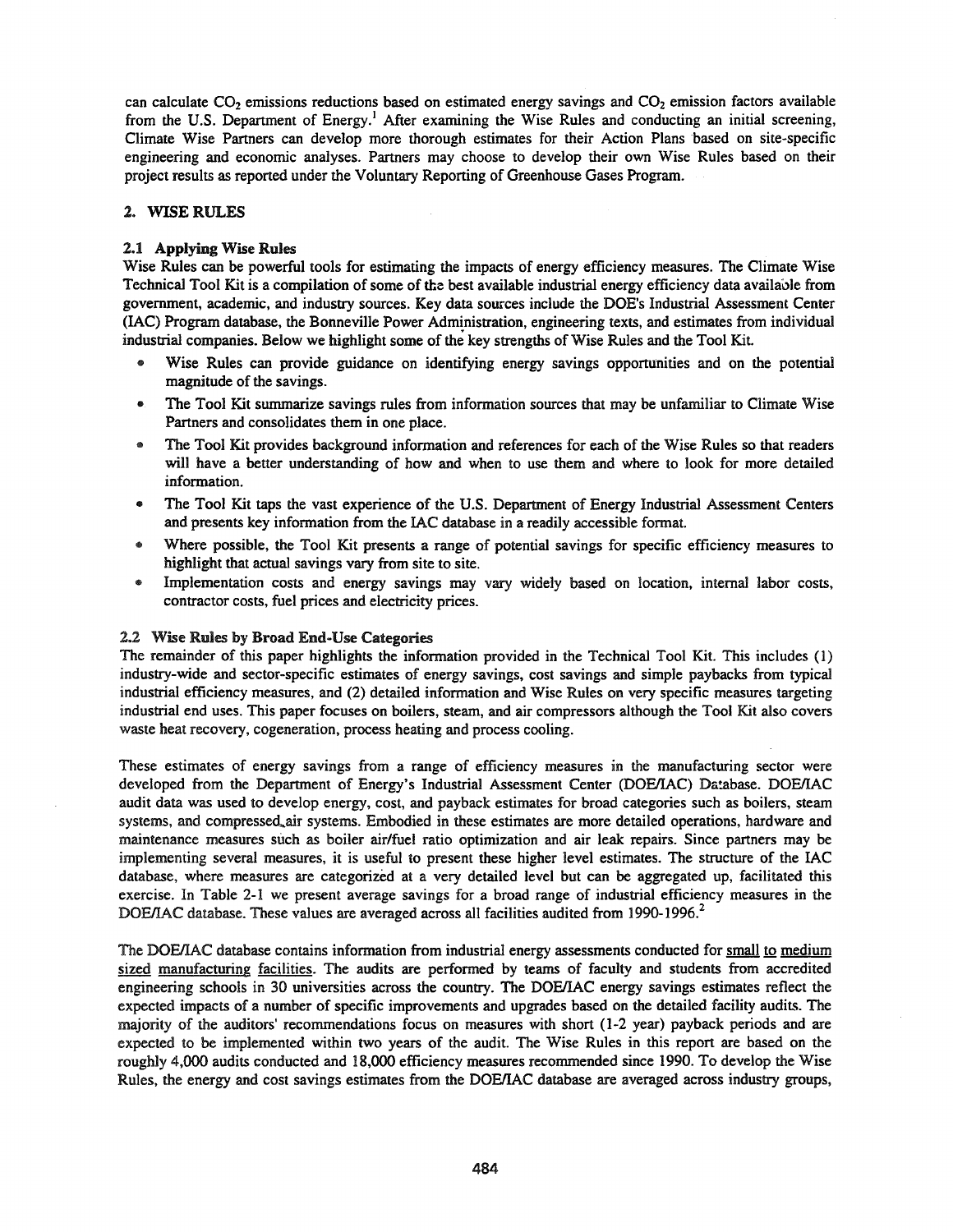years and regions. Averaging across the entire database captures the broad experience of many manufacturing facilities and condenses a great deal of information into a few key measures. Savings estimates vary from facility to facility and actual savings vary from audit estimates.

| <b>Measure</b>              | Recommend<br>ation Rate | <b>Average Annual</b><br><b>Energy Savings</b><br>% of total facility<br>energy use) | Average<br><b>Annual Energy</b><br><b>Savings</b><br>(MMBtu) | Average<br>Implement<br>ation Cost | Average<br><b>Annual</b><br>-Cost<br><b>Savings</b> | <b>Average</b><br><b>Simple</b><br>Payback<br>(months) |
|-----------------------------|-------------------------|--------------------------------------------------------------------------------------|--------------------------------------------------------------|------------------------------------|-----------------------------------------------------|--------------------------------------------------------|
| Boilers                     | 21%                     | $2.9\%$                                                                              | 2,600                                                        | \$5,300                            | \$7,300                                             |                                                        |
| <b>Steam Systems</b>        | 14%                     | 2.1%                                                                                 | 2.400                                                        | \$3,400                            | \$7,100                                             | 6                                                      |
| <b>Furnaces &amp; Ovens</b> | 4%                      | 3.3%                                                                                 | 2,900                                                        | \$5,300                            | \$8,600                                             |                                                        |
| <b>Process Heating</b>      | 1 %                     | 2.3%                                                                                 | 3.700                                                        | \$8,000                            | \$12,400                                            |                                                        |
| <b>Heat Recovery</b>        | 26%                     | 4.6%                                                                                 | 3,700                                                        | \$16,600                           | \$12,300                                            | 16                                                     |
| Cogeneration                | 3%                      | 8.7%                                                                                 | 30.200                                                       | \$686,400                          | \$272,500                                           | 30                                                     |
| <b>Heat Containment</b>     | 23%                     | 1.5%                                                                                 | 1,200                                                        | \$3,900                            | \$5,200                                             | Ω                                                      |
| <b>Air Compressors</b>      | 67%                     | 0.4%                                                                                 | 300                                                          | \$1,700                            | \$4,400                                             | 5                                                      |
| <b>Process Cooling</b>      | 7%                      | 1.1%                                                                                 | 1.000                                                        | \$21,000                           | \$11,200                                            | 23                                                     |

Table 2-1 Summary of Efficiency Measures from the DOE/IAC Database

Results from the DOElIAC Database: average across all facilities audited 1990-1996. Savings may not be additive.

The recommendation rate represents how frequently a category of efficiency measures was recommended. For example, boiler efficiency measures were recommended in 21 percent of the approximately 4,000 facilities audited from 1990 to 1996, but cogeneration was only recommended in 3 percent of facilities audited. Average percent energy savings are defined as the average reduction in a facility's total energy use resulting from the implementation of a specific recommendation. For example, in Table 2-1 a typical facility in the lAC database could expect to save about 2.9% of their total facility energy use by implementing boiler efficiency measures. If boilers represent 50% of a typical facility's energy use, then the estimate of *boiler* energy savings would be 5.8 percent (0.029  $\div$  0.5). The average absolute energy savings (MMBtu) represents the average facility energy savings for efficiency measures in a category. The average implementation cost includes average capital and labor costs for all measures in a category. Individual implementation costs for specific measures may vary widely between different industries and regions of the country. The average annual cost savings are primarily based on fuel cost savings, but also may include other cost savings. The average simple payback period is defined as the amount of time (in months) it takes to recover initial investment costs from energy savings.

### 2.3 Industry-Specific Wise Rules

The DOElIAC database also contains the Standard Industrial Classification (SIC) code for each facility audited and can be used to highlight efficiency opportunities in specific industries. The energy savings potential, recommendation rate and payback period can vary considerably across industry groups. We used the database to develop industry-specific energy and cost savings estimates. Below we present industry-specific data from DOE/IAC audits for boiler, steam, and compressed air efficiency measures. Partners can use this information to examine the opportunities identified at other companies in their industry.

The impacts from boiler efficiency recommendations in the DOE/IAC database are summarized in Table 2-2. The average savings across all industries (SIC 20-39) from boiler operations, hardware and maintenance measures was 2.9 percent of total facility energy use with an average simple payback of 9 months. Partners can use this information to estimate industry-specific savings on a facility level or an end-use level.<sup>3</sup> For example, boiler efficiency measures at a food processing plant (SIC 20) might reduce total facility energy use by 2.5 percent. If boilers represent 50% of the facility's energy use, then the estimate of boiler energy savings would double to 5.0 percent. Boiler efficiency measures recommended in the DOE/IAC audits had the largest relative impact in the lumber and wood products industry (SIC 24), but were most frequently recommended in the food industry (SIC 20).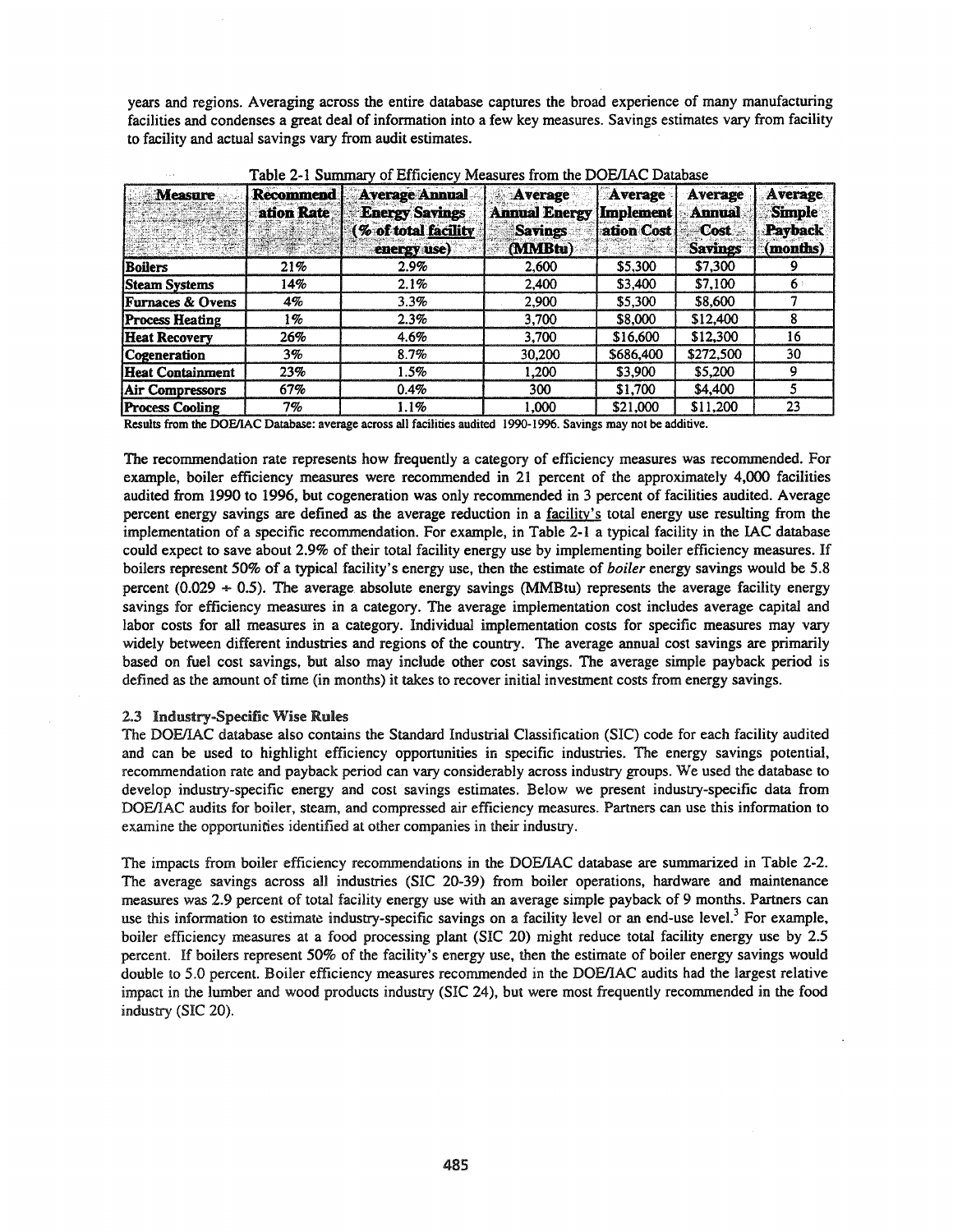|    | <b>SIC</b> Industry             | <u> 1924 - 1931 </u>                   | <b>Average Energy Savings</b>          |                          | Average                      | Average                                 | Average                              |
|----|---------------------------------|----------------------------------------|----------------------------------------|--------------------------|------------------------------|-----------------------------------------|--------------------------------------|
|    |                                 | Recommel<br>ndation<br><b>Rate</b> (%) | (% of total<br>facility<br>energy use) | <b>Annual</b><br>(MMBtu) | Implement-<br>ation<br>Costs | <b>Annual</b><br>Cost<br><b>Savings</b> | <b>Simple</b><br>Payback<br>(months) |
| 20 | <b>IFood</b>                    | 45%                                    | 2.5%                                   | 2.030                    | \$3,040                      | \$6,010                                 | o                                    |
| 22 | Textile Mill Products           | 37%                                    | 2.3%                                   | 2.970                    | \$21,600                     | \$13,810                                | 19                                   |
| 23 | Apparel & Textile Products      | 26%                                    | 2.9%                                   | 1.080                    | \$2,080                      | \$3,920                                 | 6                                    |
| 24 | Lumber & Wood Products          | 16%                                    | 6.2%                                   | 18,220                   | \$7.190                      | \$23.100                                | 4                                    |
| 26 | Paper                           | 33%                                    | 2.3%                                   | 3.510                    | \$13.510                     | \$10,070                                | 16                                   |
| 28 | <b>Chemicals</b>                | 30%                                    | 2.7%                                   | 3,000                    | \$6,020                      | \$9,030                                 | 8                                    |
| 30 | <b>Rubber and Plastics</b>      | 14%                                    | 2.1%                                   | 1.520                    | \$3,880                      | \$6.220                                 |                                      |
| 33 | Primary Metals                  | 13%                                    | 4.1%                                   | 3.040                    | \$5,310                      | \$9,930                                 |                                      |
| 34 | <b>Fabricated Metals</b>        | 16%                                    | 2.5%                                   | 1,460                    | \$1,970                      | \$4,740                                 |                                      |
| 35 | Machinery and Equipment         | 13%                                    | 1.7%                                   | 550                      | \$2,400                      | \$2,200                                 | 13                                   |
| 36 | Electronics                     | 13%                                    | 0.9%                                   | 660                      | \$1,960                      | \$2,710                                 | Q                                    |
|    | 20-39 Average Across Industries | 21%                                    | 2.9%                                   | 2.630                    | \$5,340                      | \$7.260                                 | 9                                    |

Table 2-2 Sector-Specific Savings Estimates from Boiler Efficiency Measures in the IAC Database

Source: DOE/IAC Database 1990-1996. Includes boiler operations, hardware, and maintenance.

As indicated in Table 2-3. the average savings across all industries (SIC 20-39) from measures such as steam trap replacement. leak repair. insulation. and improved operations was 2.1 percent of total facility energy use with an average simple payback of 6 months. At a fabricated metals plant (SIC 34). system efficiency measures might reduce total facility energy use by 3.0 percent. Steam system efficiency measures recommended in the DOE/IAC audits had the largest relative impact in the fabricated metals industry (SIC 34), but were most frequently recommended in the textile mill products industry (SIC 22).

Table 2-3 Sector-Specific Savings Estimates from Steam System Efficiency Measures in the IAC Database

|    | <b>SIC</b> Industry             |                                              | <b>Average Energy Savings</b>                 |                                                         | Average                      | <b>Average</b>                          | Average                              |
|----|---------------------------------|----------------------------------------------|-----------------------------------------------|---------------------------------------------------------|------------------------------|-----------------------------------------|--------------------------------------|
|    |                                 | <b>Recomme</b><br><b>ndation</b><br>Rate (%) | (% of total<br><b>facility</b><br>energy use) | <b>Annual</b><br>(MMBtu)<br><b>All and Constitution</b> | Implement-<br>ation<br>Costs | <b>Annual</b><br>Cost<br><b>Savings</b> | <b>Simple</b><br>Payback<br>(months) |
| 20 | Food                            | 27%                                          | 1.7%                                          | 1.540                                                   | \$2,600                      | \$5,530                                 |                                      |
| 22 | <b>Textile Mill Products</b>    | 32%                                          | 1.6%                                          | 2,480                                                   | \$6,890                      | \$7,940                                 | 10                                   |
| 23 | Apparel & Textile Products      | 26%                                          | 1.7%                                          | 620                                                     | \$990                        | \$1,950                                 |                                      |
| 24 | Lumber & Wood Products          | 15%                                          | 1.5%                                          | 3.930                                                   | \$2,940                      | \$5,480                                 |                                      |
| 26 | Paper                           | 25%                                          | 1.3%                                          | 2,220                                                   | \$3,870                      | \$8,020                                 |                                      |
| 28 | Chemicals                       | 26%                                          | 2.7%                                          | 7.170                                                   | \$3,370                      | \$13,550                                |                                      |
| 30 | Rubber and Plastics             | 10%                                          | 2.4%                                          | 1.850                                                   | \$2,860                      | \$9,190                                 |                                      |
| 34 | Fabricated Metals               | 8%                                           | 3.0%                                          | 1.800                                                   | \$2,610                      | \$5,510                                 |                                      |
|    | 20-39 Average Across Industries | 14%                                          | 2.1%                                          | 2,420                                                   | \$3,350                      | \$7,120                                 |                                      |

Source: DOE/lAC Database 1990-1996. Includes traps, condensate, leaks. insulation. and operations.

As indicated in Table 2-4. the average savings across all industries (SIC 20-39) from compressor operations. hardware and maintenance measures was 0.4 percent of total facility energy use with an average simple payback of 5 months. Compressed air system efficiency measures recommended in the DOElIAC audits had the largest relative impact in the transportation equipment industry (SIC 37). but were most frequently recommended in the leather products industry (SIC 31).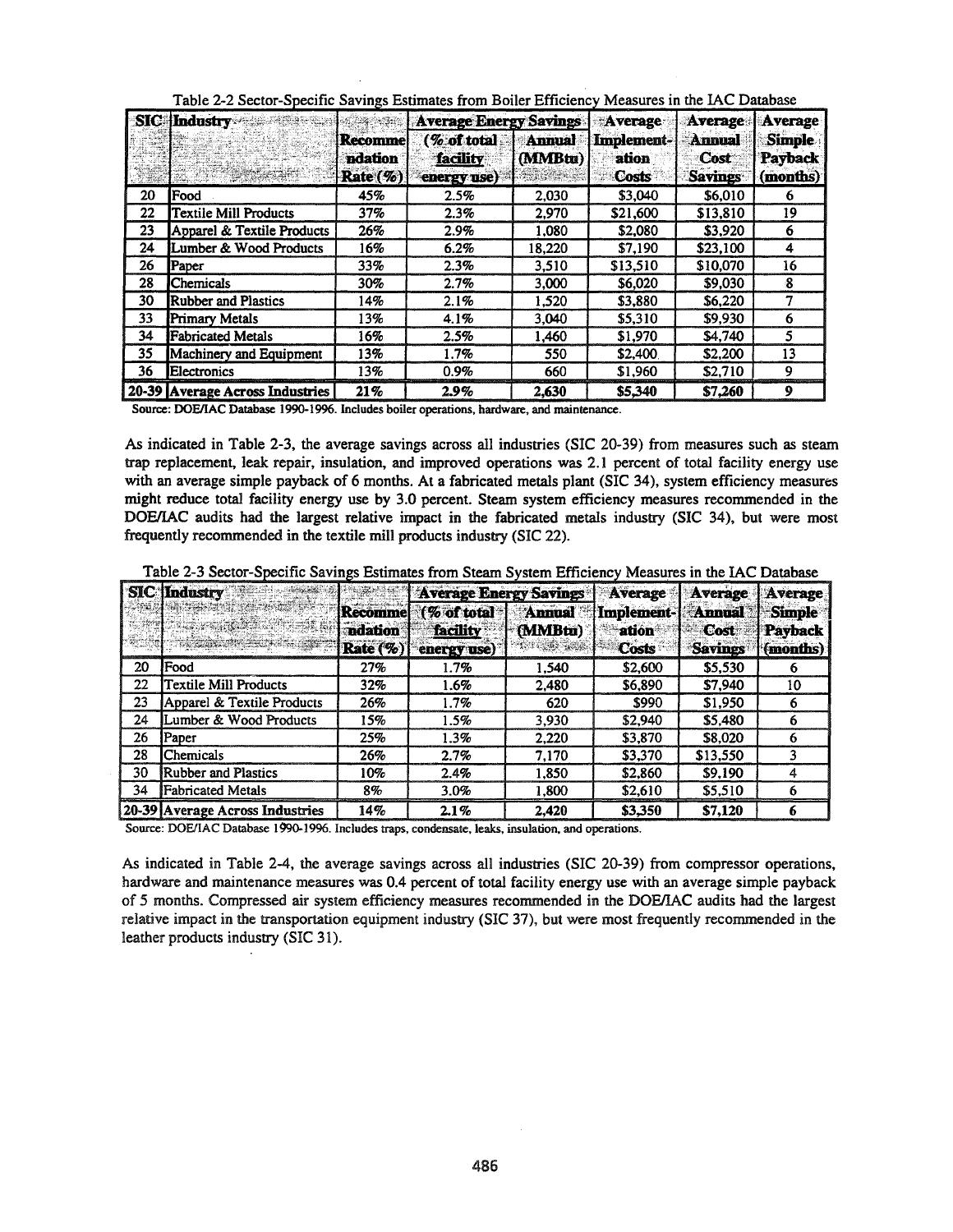| $\bf{SIC}$ | <b>Industry</b><br>المواسعة كالملا |                                       | <b>Average Energy Savings</b>                  |                        | <b>Average</b>                            | Average                                 | <b>Average</b>                              |
|------------|------------------------------------|---------------------------------------|------------------------------------------------|------------------------|-------------------------------------------|-----------------------------------------|---------------------------------------------|
|            |                                    | <b>Recomme</b><br>ndation<br>Rate (%) | $\lceil$ % of total<br>facility<br>energy use) | <b>Annual</b><br>(kWh) | <b>Implement</b><br>ation<br><b>Costs</b> | <b>Annual</b><br>Cost<br><b>Savings</b> | <b>Simple</b><br><b>Payback</b><br>(months) |
| 20         | Food                               | 58%                                   | 0.3%                                           | 70,300                 | \$1,240                                   | \$3,220                                 | 5                                           |
| 22         | <b>Textile Mill Products</b>       | 69%                                   | 0.7%                                           | 208,000                | \$3,330                                   | \$7,980                                 | 5                                           |
| 23         | Apparel and Textile Products       | 67%                                   | 0.5%                                           | 32,200                 | \$500                                     | \$1,800                                 | 3                                           |
| 24         | Lumber and Wood Products           | 71%                                   | 0.4%                                           | 181,700                | \$5,720                                   | \$8,240                                 | 8                                           |
| 25         | Furniture and Fixtures             | 74%                                   | 0.7%                                           | 64,500                 | \$1,300                                   | \$3,270                                 | 5                                           |
| 26         | Paper                              | 68%                                   | 0.3%                                           | 67,400                 | \$1,270                                   | \$3,610                                 | 4                                           |
| 27         | Printing and Publishing            | 66%                                   | 0.7%                                           | 61,500                 | \$1,300                                   | \$3,440                                 | 5                                           |
| 28         | Chemicals                          | 60%                                   | 0.3%                                           | 93,800                 | \$680                                     | \$4,220                                 | 2                                           |
| 30         | <b>Rubber and Plastics</b>         | 65%                                   | 0.4%                                           | 79,100                 | \$1,420                                   | \$4,300                                 | 4                                           |
| 31         | <b>Leather Products</b>            | 87%                                   | 0.4%                                           | 46,900                 | \$930                                     | \$3,680                                 | 3                                           |
| 32         | Stone, Clay & Glass                | 70%                                   | 0.3%                                           | 237,300                | \$3,010                                   | \$9,220                                 | 4                                           |
| 33         | <b>Primary Metals</b>              | 65%                                   | 0.6%                                           | 111,300                | \$3,400                                   | \$6,030                                 | 7                                           |
| 34         | <b>Fabricated Metals</b>           | 75%                                   | 0.6%                                           | 73,300                 | \$1,180                                   | \$4,300                                 | 3                                           |
| 35         | Machinery and Equipment            | 72%                                   | 0.5%                                           | 55,700                 | \$940                                     | \$3,080                                 | 4                                           |
| 36         | Electronics                        | 67%                                   | 0.6%                                           | 58,600                 | \$1,370                                   | \$3,220                                 | 5                                           |
| 37         | <b>Transportation Equipment</b>    | 77%                                   | 1.1%                                           | 99,600                 | \$1,440                                   | \$5,100                                 | 3                                           |
| 38         | Related Instrument Products        | 66%                                   | 0.6%                                           | 38,100                 | \$690                                     | \$1,990                                 | 4                                           |
| 39         | Misc. Manufacturing                | 69%                                   | 0.8%                                           | 46,900                 | \$1,130                                   | \$2,620                                 | 5                                           |
|            | 20-39 Average Across Industries    | 68%                                   | $0.4\%$                                        | 87,900                 | \$1,680                                   | \$4,370                                 | 5                                           |

|  |  |  | Table 2-4 Sector-Specific Savings Estimates from Compressed Air Efficiency Measures in the IAC Database |
|--|--|--|---------------------------------------------------------------------------------------------------------|
|  |  |  |                                                                                                         |

Results from the DOE/IAC Database 1990-1996. Includes operations and hardware.

### 2.4 Detailed Wise Rules for Boilers, Steam, and Compressed Air

In addition to providing broad end-use energy savings information, the Technical Tool Kit provides information on very specific measures targeting these end uses. These allow partners to evaluate specific activities aimed at improving their major end uses. Detailed efficiency measures include boiler load management, steam line insulation, and compressed air leak repair.

These Wise Rules were developed from information sources including the DOElIAC database, the Rutgers University Office of Industrial Productivity and Energy Assessment, the Association of Energy Engineers and the Bonneville Power Administration, the Energy Efficiency and Renewable Energy Clearinghouse/Network (ERECIEREN), the Centre for the Analysis and Dissemination of Demonstrated Energy Technologies (CADDET), and Climate Wise Partners' own estimates (see references at end). These data sources are quite comprehensive and may be new to many Climate Wise Partners. We have extracted core information from these materials to provide Climate Wise Partners with ready-to-use Wise Rules. Thorough references are included to direct Partners to the original sources for more detailed treatment of the issues.

In the following sections we present excerpts from the Technical Tool Kit for Boilers, Steam Systems, and Compressed Air Systems. These summaries include key Wise Rules and sample discussions.

### 2.4.1 Boilers

Boilers consume about one third of industrial energy use in the United States. There are many opportunities for improving boiler efficiency and reducing boiler energy use: boiler load management, burner replacement, proper instrumentation, tune-up and air/fuel ratio optimization, stack loss prevention, waste heat recovery, and blowdown control. Wise Rules on typical energy savings for each of these measures are summarized in Table 2- 5. The table also includes sample fuel cost savings data for a natural gas boiler. These cost savings are presented on a normalized per MMBtu basis as discussed below.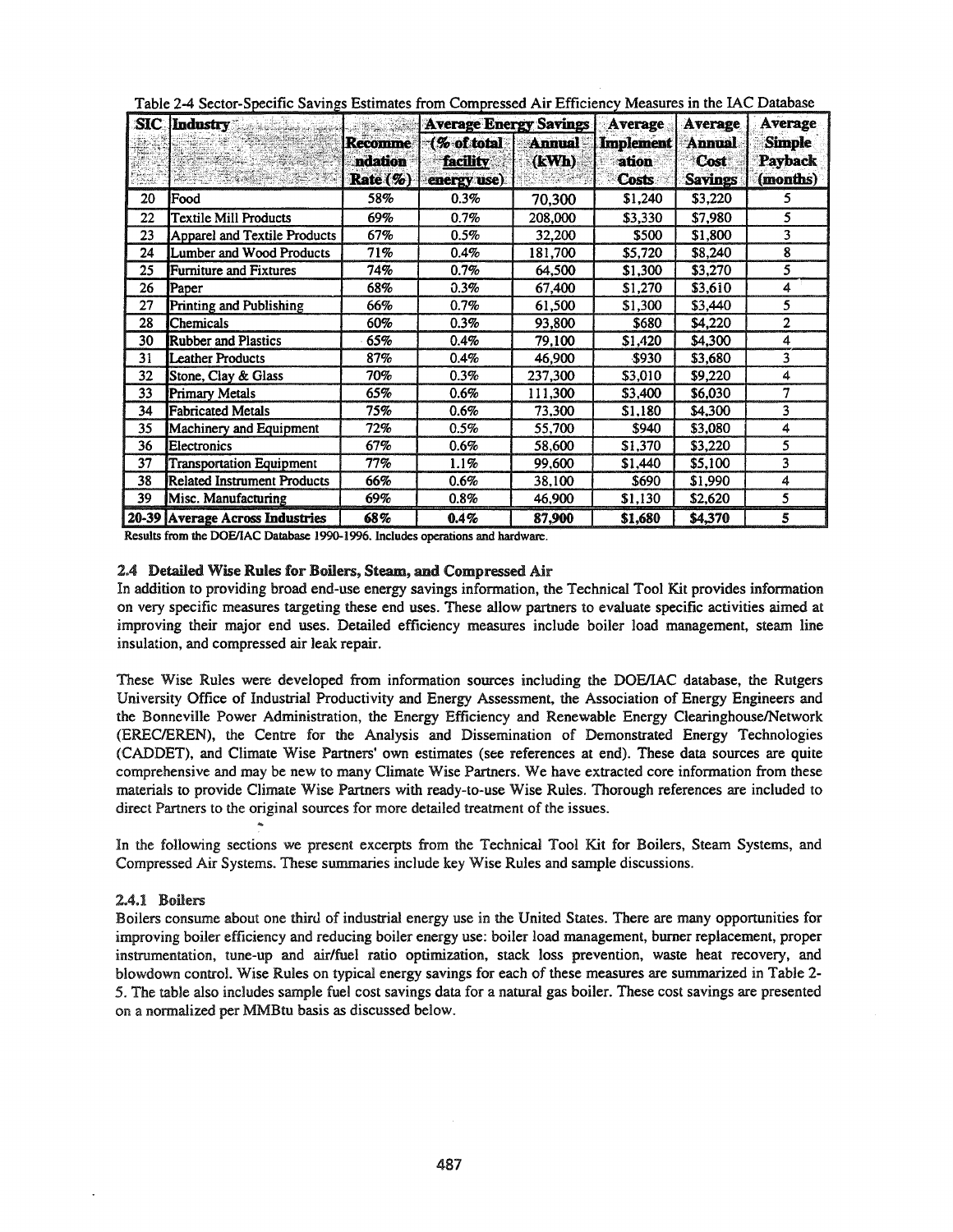| <b>Measure</b>                                                           | <b>Average Energy</b><br><b>Savings</b><br>(% of boiler energy<br>use, unless noted) | Sample Data*<br><b>Annual Fuel Cost</b><br><b>Savings</b><br>(per MMBtu/hr of boiler<br>capacity, unless noted) |
|--------------------------------------------------------------------------|--------------------------------------------------------------------------------------|-----------------------------------------------------------------------------------------------------------------|
| <b>BOILER LOAD MANAGEMENT</b>                                            |                                                                                      |                                                                                                                 |
| Optimize boiler size and boiler load                                     | 2% to 50%                                                                            | \$230 to \$5,750                                                                                                |
| Operate on high fire setting (may include<br>installing smaller boilers) | 7.6% of total facility<br>energy use <sup>c</sup>                                    | \$19,900 (2 year payback)<br>(total dollars, not on a per<br>MMBtu/hr basis) <sup>c</sup>                       |
| <b>BURNER REPLACEMENT</b>                                                |                                                                                      |                                                                                                                 |
| <b>Converting to Atomizing Burners</b>                                   | 2% to 8%                                                                             | \$230 to \$920                                                                                                  |
| PROPER INSTRUMENTATION                                                   |                                                                                      |                                                                                                                 |
| <b>Improve Instrumentation</b>                                           | Up to $25%$                                                                          | Up to \$2,900                                                                                                   |
| TUNE-UP AND AIR/FUEL RATIO OPTIMIZATION                                  |                                                                                      |                                                                                                                 |
| <b>Comprehensive Tune-Up</b>                                             | 2% to 20%                                                                            | \$230 to \$2,300                                                                                                |
| Decrease Flue Gas O <sub>2</sub> by 3%                                   | 2%                                                                                   | \$230                                                                                                           |
| <b>Over Fire Draft Control</b>                                           | 2% to 10%                                                                            | \$230 to \$1,400                                                                                                |
| <b>Characterizable Fuel Valve</b>                                        | 2% to 12%                                                                            | \$230 to \$1,400                                                                                                |
| Boiler maintenance (air/fuel ratio                                       | 2.5% of total facility                                                               | \$2,460 (5 month payback)                                                                                       |
| optimization, burner maintenance, boiler<br>tube cleaning)               | energy use <sup>c</sup>                                                              | (total dollars, not on a per<br>MMBtu/hr basis) <sup>c</sup>                                                    |
| STACK LOSSES AND WASTE HEAT RECOVERY                                     |                                                                                      |                                                                                                                 |
| Reduce Stack Temperature by 40 °F                                        | 1% to 2%                                                                             | \$140 to \$230                                                                                                  |
| <b>Stack Dampers</b>                                                     | 5% to 20%                                                                            | \$580 to \$2,300                                                                                                |
| <b>Direct Contact Condensation Heat Recovery</b>                         | 8% to 20%                                                                            | \$920 to \$2,300                                                                                                |
| Removal of 1/32" to 1/8" Deposit From<br><b>Heat Transfer Surfaces</b>   | $2\%$ to $8\%$                                                                       | \$230 to \$920                                                                                                  |
| Pre-Heating Combustion Air                                               | 2.8% of total facility<br>energy use <sup>c</sup>                                    | \$5,200 (8 month payback)<br>(total dollars, not on a per<br>MMBtu/hr basis) <sup>c</sup>                       |
| <b>BLOWDOWN CONTROL AND HEAT RECOVERY</b>                                |                                                                                      |                                                                                                                 |
| <b>Blowdown Heat Recovery</b>                                            | 2% to 5%                                                                             | \$230 to \$580                                                                                                  |
| Increase in Boiler Feed Water by 11° F                                   | 1%                                                                                   | \$140                                                                                                           |
| <b>Automatic Blowdown Control</b>                                        | 2% to 20%                                                                            | \$230 to \$2,300                                                                                                |

# Table 2-5 Summary of Energy and Cost Savings for Boiler Efficiency Measures from a Variety of Data Sources

a) Based on a natural gas boiler with 80% efficiency, operating 5,000 hrs/yr, with a gas price of =\$2.30/MMBtu.

b) Gross fuel savings only. does not include capital. maintenance or other costs (savings).

c) Energy savings are as a percent of total facility energy use. Cost savings are in dollars, not in dollars per MMBtu/hr of boiler size.

The Technical Tool Kit"provides a brief overview of the efficiency measures considered. Following is a discussion of boiler tune-up and air/fuel ratio optimization measures and associated Wise Rules.

### Boiler Tune-Up and AirlFuel Ratio Optimization

Use the following instruments allows plant engineers to properly monitor and adjust boiler operating conditions: stack thermometers, fuel meters, make-up feed water meters, oxygen analyzers, run-time recorders, energy output metering (steam flow, Btu output), and return condensate thermometers.<sup>3</sup> Periodic measurement of flue gas oxygen, carbon monoxide, opacity, and temperature provides the fundamental data for a boiler tune-up. A typical tune-up might include a reduction of excess air (and excess oxygen, O<sub>2</sub>), boiler tube cleaning, and recalibration of boiler controls.

... *A good tune-up with precision testing equipment can detect and correct excess air losses, smoking, unburnedfuel losses, sooting, and high stack temperatures, and result in boilerfuel savings of2% to 20%.4*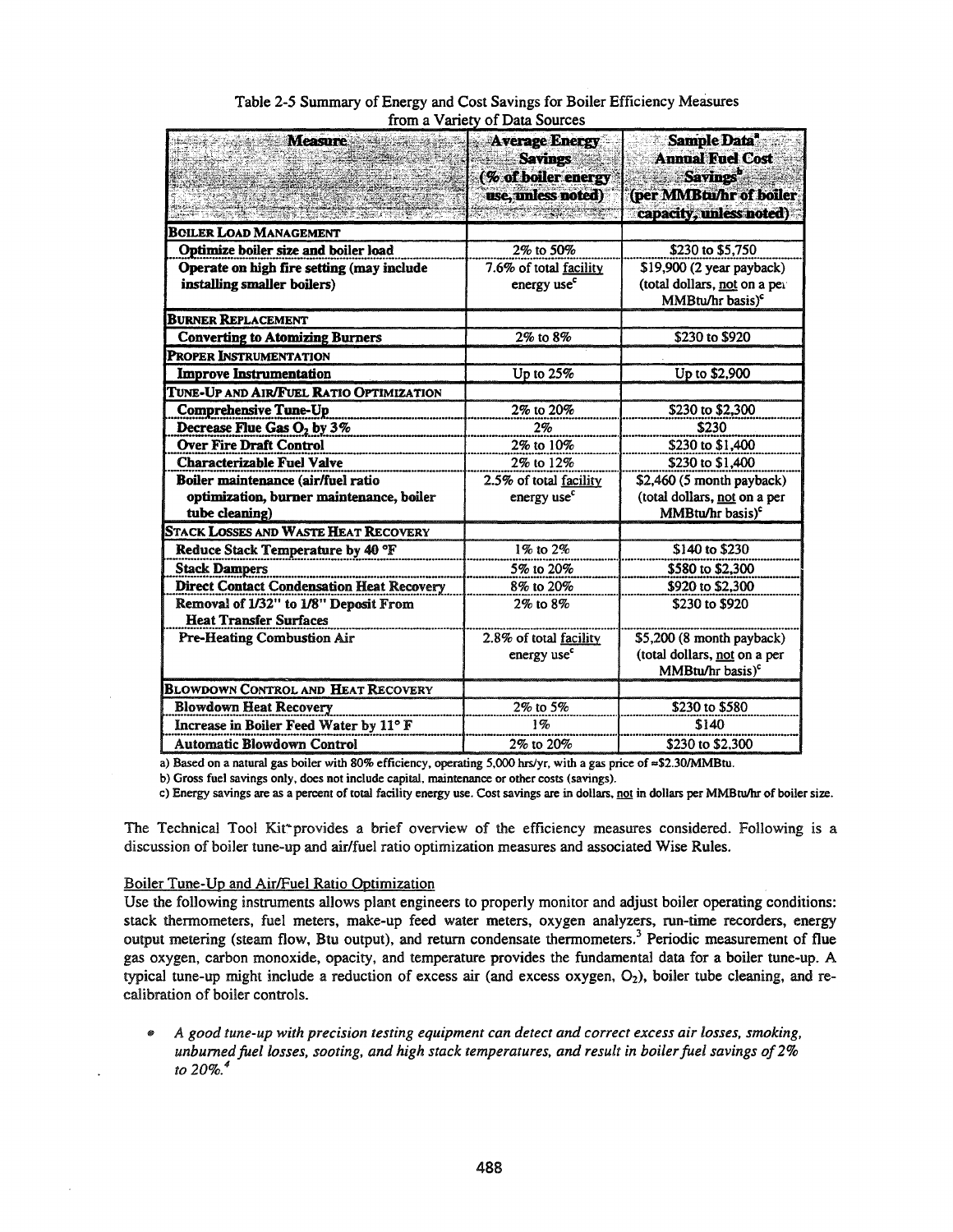Each fuel type and firing method has an optimal air/fuel ratio. For example, optimum excess air for a pulverized coal boiler is 15 - 20% (3 - 3.5% excess  $O_2$ ), and optimum excess air for a forced draft gas boiler is 5 - 10% (1 -2% excess  $O_2$ .<sup>5</sup> The air/fuel ratio should be adjusted to the manufacturer's recommendations. Because it is difficult to reach and maintain optimal values in most boilers, actual excess air levels may need to be set higher than optimal.<sup>6</sup> Manual or automatic oxygen trim can insure that the proper air/fuel mixture ratio is maintained.<sup>7</sup>

- *A* 3% *decrease in flue gas O2 typically produces a* 2% *increase in boiler efficiency.* <sup>8</sup>
- .. *Using overfire draft control systems to control excess air can result in boilerfuel savings ranging from* 2% *to 10% (with typical equipment costs around \$],500).9*

When boilers are operating at low loads excess-air requirements may be greater than the optimal levels and efficiency may be lower.<sup>10</sup>

Using a characterizable fuel valve to match the air/fuel ratios across the load range can lead to fuel *savings ranging from* 2% *to* 12% *at low cost.* <sup>11</sup>

The Wise Rules also include DOElIAC data on specific efficiency measures. For example, air/fuel ratio optimization was recommended at 16 percent of facilities audited. The average energy savings across all industry sectors was 2,100 MMBtu or 2.4 percent of annual facility energy use. The average implementation cost for these measures was \$5,600 with a simple payback period of three months.

For most of the measures in Table 2-5, the cost savings can be scaled to different boiler sizes. For example, for a 10 MMBtulhr natural gas boiler, simply multiply the cost savings in Table 2-5 by ten. The cost savings from high-fire boiler operation and boiler maintenance are from IAC data base and expressed in dollars, not in dollars per MMBtulhr of boiler size. The savings numbers in Table 2-5 can also be adjusted on the basis of fuel prices and operating hours.

#### 2.4.2 Steam Systems

Steam system efficiency improvements are a logical complement to boiler efficiency measures. Useful energy is lost in steam systems from steam leaks, malfunctioning steam traps, and poorly insulated pipes and components. Each of these areas presents opportunities for energy savings.

In addition to broad measures of steam system energy efficiency potential, energy and cost savings the Tool Kit presents Wise Rules for specific steam system actions including: steam trap maintenance, repairing steam leaks, insulation, condensate measures, and vapor recompression. Wise Rules on typical energy savings for each of these measures are presented below and summarized in Table 2-6.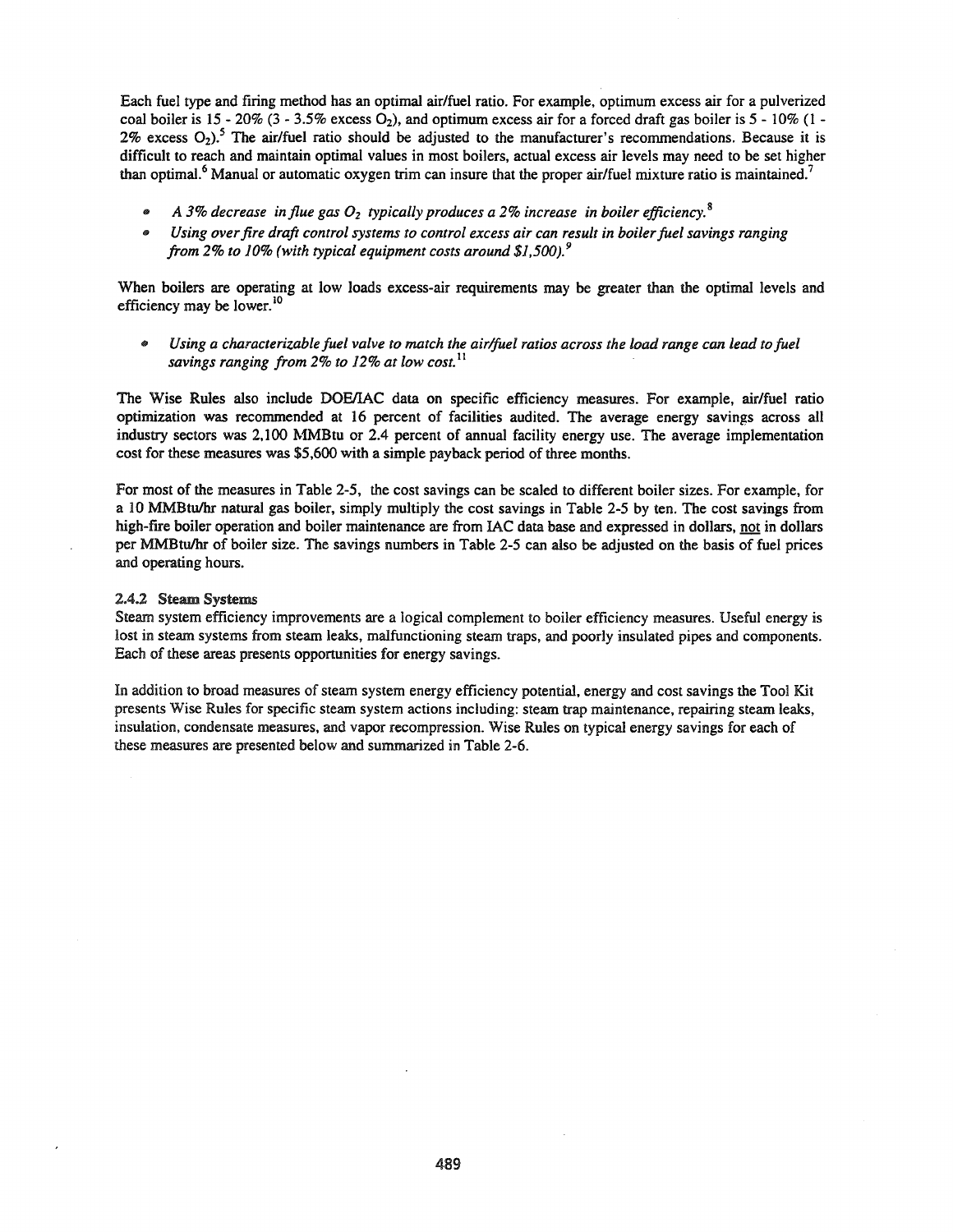| Table 2-6 Summary of Energy and Cost Savings for Steam System Efficiency Measures |                                |  |
|-----------------------------------------------------------------------------------|--------------------------------|--|
|                                                                                   | from a Variety of Data Sources |  |

| <b>Measure Algement Communications</b>                  | Average Energy Savings<br><b>PASS ROOM SPREER</b>         | Average Annual<br><b>Cost Savings</b> |
|---------------------------------------------------------|-----------------------------------------------------------|---------------------------------------|
| Steam Trap Maintenance<br>Repair or replace steam traps | 3.8% of facility energy use                               | $$18,300$ (2 mo. payback)*            |
| LEAK REPAIR                                             |                                                           |                                       |
| Repair high pressure (125 psi) leaks                    |                                                           | \$660 - \$2,200 per leak              |
| Repair low pressure (15 psi) leaks                      |                                                           | \$130 - \$480 per leak                |
| <b>Repairing steam leaks</b>                            | 0.9% of facility energy use                               | \$6,050 (3 mo. payback)*              |
| <b>IMPROVED INSULATION</b>                              |                                                           |                                       |
| Insulate steam pipes                                    |                                                           | \$1,600 - \$2,300 per 100 ft          |
| $\cdots$<br>$^{}$                                       | 1.0% of facility energy use                               | \$2,900 (10 mo. payback)*             |
| VAPOR RECOMPRESSION                                     |                                                           |                                       |
| Recompression of vented steam                           | 90-95% of energy needed to<br>raise the steam in a boiler |                                       |
| <b>CONDENSATE MEASURES</b>                              |                                                           |                                       |
| Increase condensate return, insulation                  | 3.8% of facility energy use                               | $$18,277$ (2 month payback)*          |

\* Average facility savings.

The Technical Tool Kit provides a brief overview of the efficiency measures considered. Following is a discussion of steam leak repair and insulation measures and associated Wise Rules.

### Repairing Steam Leaks

Repairing leaks in steam pipes, condensate return lines, and fittings can yield significant energy and cost savings. Steam leaks increase boiler fuel use because additional steam must be generated to make up for the wasted steam. Leaky condensate return lines increase make-up water requirements and increase boiler fuel use because make-up water is cooler than condensate return water and more energy is required to heat the boiler feedwater. Savings will depend on factors such as boiler efficiency, annual operating hours, and boiler pressure. <sup>12</sup>

dO *The cost ofhigh pressure steam leaks* (125 *psi) can range from \$660 to \$2.200 per leak per year (8.760 hrs). The cost oflow pressure steam leaks* (15 *psi) can range from \$130 to \$480 per leak per year (8.760 hrs).13*

Steam leak repair was recommended at two percent of the DOEJIAC facilities audited. The average energy savings across all industry sectors was 2,200 MMBtu or 0.9 percent of annual facility energy use. The average implementation cost for these measures was \$6,100 with a simple payback period of three months.

# Improved Insulation

Often insulation is removed to make repairs and is not replaced. Uninsulated surfaces in boiler and steam systems can reach 450 °F. These high temperatures can threaten employee safety and can be fire hazards.

|         | Steam Pressure   Cost per 100 ft of pipe per year (8,760 hr) |
|---------|--------------------------------------------------------------|
| 25 psi  | \$1.600                                                      |
| 50 psi  | \$1.900                                                      |
| 75 psi  | \$2.100                                                      |
| 100 psi | 52.300                                                       |

Table 2-7 Annual Costs of Heat Loss per 100 feet of Uninsulated Steam

# 2,4.3 Compressed Air Systems

Compressed air is used to power tools and machines, to regulate HVAC systems, and for drying or cleaning various items. The two main types are reciprocating compressors and screw compressors. Screw compressors generally use more energy than reciprocating compressors, especially when they are oversized. Compressor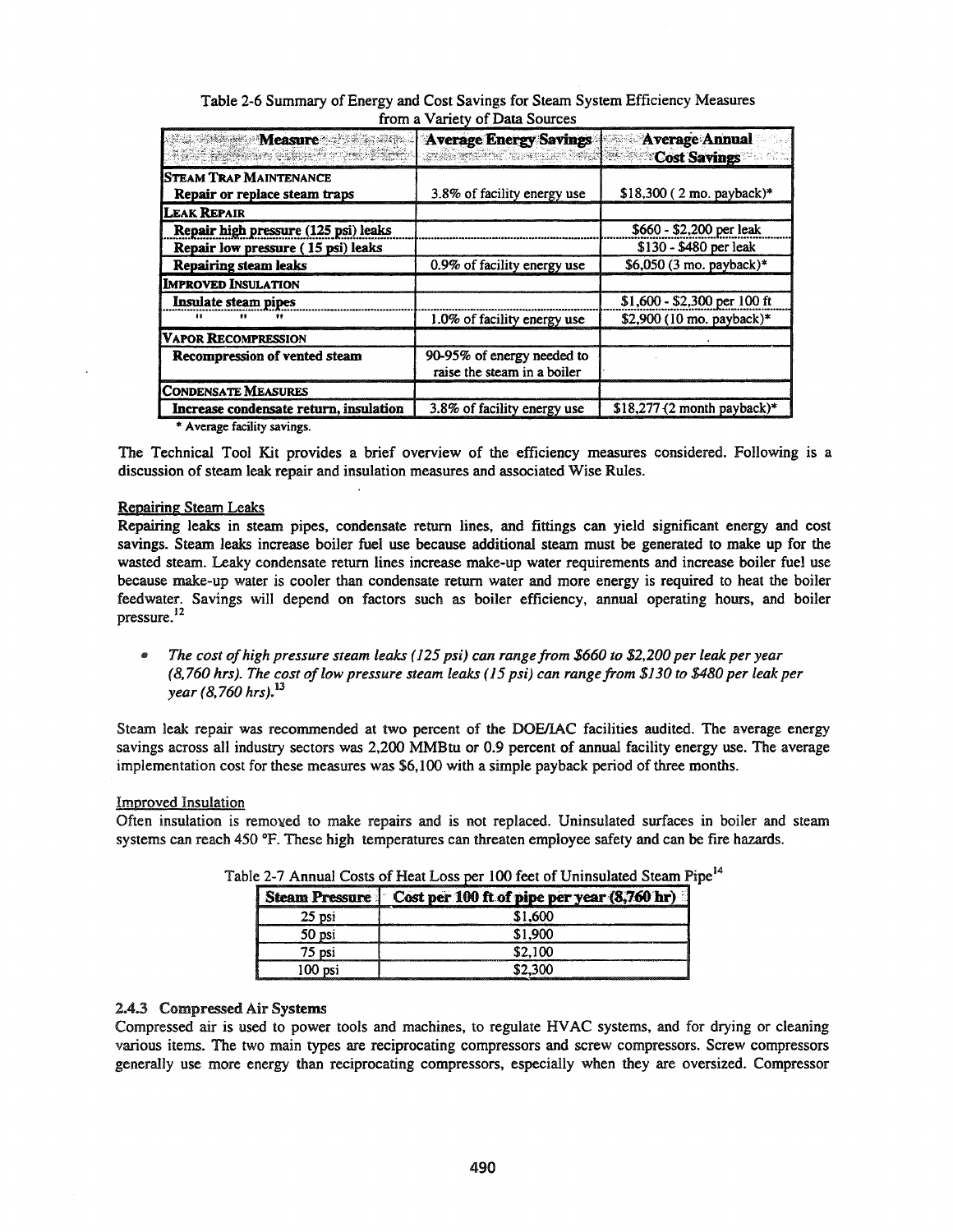energy use is a function of many variables including compressor type, part-load efficiency, and control mechanism. <sup>15</sup>

We have identified several compressed air system efficiency measures that may be of interest to Climate Wise partners: use of outside air for intakes, load optimization, pressure reduction, eliminate or reduce air use, leak repair, waste heat recovery, filter replacement, and cooler cleaning. Wise Rules on typical energy savings for each of these measures are presented below and summarized in Table 2-8. While the savings rate as a percent of total facility energy use is modest relative to other some measures savings, the cost savings can be significant because air compressors are generally driven by electricity.

| Table 2-8 Summary of Energy and Cost Savings for Compressed Air Efficiency Measures |
|-------------------------------------------------------------------------------------|
| from a Variety of Data Sources                                                      |

| <b>Measure</b>                                       | <b>Average Energy Savings</b><br>(% of compressed air<br>system energy use, unless<br>noted) | <b>Average Annual</b><br>Ž.<br><b>Cost Savings</b> |
|------------------------------------------------------|----------------------------------------------------------------------------------------------|----------------------------------------------------|
| <b>ALL EFFICIENCY IMPROVEMENTS</b>                   |                                                                                              |                                                    |
| (Includes all measures below)                        | 20% to 50%                                                                                   |                                                    |
| <b>OUTSIDE AIR</b>                                   |                                                                                              |                                                    |
| Use outside air for intakes                          | 1% per 5 °F reduction                                                                        | less than 2 years                                  |
| Cooler air intake                                    | 0.2% of facility energy use                                                                  | \$1,400 (5 mo. payback)                            |
| <b>LOAD OPTIMIZATION</b>                             |                                                                                              |                                                    |
| Install or adjust unloading controls                 | 10%                                                                                          |                                                    |
| <b>Upgrade screw compressor controls</b>             | 1.0% of facility energy use                                                                  | \$8,950 (10 mo. payback)                           |
| <b>REDUCE COMPRESSOR AIR PRESSURE</b>                |                                                                                              |                                                    |
| Reduce compressor pressure                           | 1% per 2 psi reduction                                                                       |                                                    |
|                                                      | $0.4\%$ of facility energy use                                                               | $$2,900$ (4 mo. payback)                           |
| <b>ELIMINATE/REDUCE COMPRESSED AIR</b><br><b>USE</b> |                                                                                              |                                                    |
| Eliminate/reduce some uses of air                    | 0.6% of facility energy use                                                                  | \$7,050 (6 mo. payback)                            |
| <b>ELIMINATE AIR LEAKS</b>                           |                                                                                              |                                                    |
| Repair air leaks                                     | 30% or more                                                                                  |                                                    |
|                                                      | 0.4% of facility energy use                                                                  | \$4,000 (3 mo. payback)                            |
| Repair 1/16" leak (115 psi)                          | 7,561 kWh per leak per yr                                                                    | \$362/vr                                           |
| Repair 1/8" leak (115 psi)                           | 30,687 kWh per leak per yr                                                                   | \$1,472/yr                                         |
| <b>WASTE HEAT RECOVERY</b>                           |                                                                                              |                                                    |
| Recover waste heat from compressors                  | 1.8% of facility energy use                                                                  | \$2,700 (10 mo. payback)                           |
| Recover heat from cooling water to                   | $1\%$ per $11^{\circ}$ F                                                                     |                                                    |
| heat boiler feedwater                                |                                                                                              |                                                    |
| <b>FILTERS AND COOLERS</b>                           |                                                                                              |                                                    |
| Change dryer filters at 8-10 psi drop                | $4 - 5%$                                                                                     |                                                    |
| Clean intercoolers                                   | 1% per 11°F improvement                                                                      |                                                    |

# Eliminate Air Leaks

Compressed air distribution system leaks along piping, around valves, fittings, flanges, hoses, traps, and filters can result in significant energy costs in manufacturing facilities. Typical leakage rates range from 2% to 20% of system capacity. In poorly maintained systems, leakage can be as high as  $40\%$ .<sup>16</sup> When equipment is not running but the system is pressurized (lunch break, after hours) leaks can be located by listening. Where you suspect a slow leak use a soapy water solution or an ultrasonic detector to pinpoint leaks.<sup>17</sup> When repairing compressed air leaks, it is important to consider the effect on compressor loading. If the reductions are significant, you may need to re-optimize loading sequence or controls.

.. *Repairing air leaks can reduce compressed air system energy use by 30% or more.* <sup>18</sup>

The cost of compressed air leaks increases exponentially as the size of the hole increases.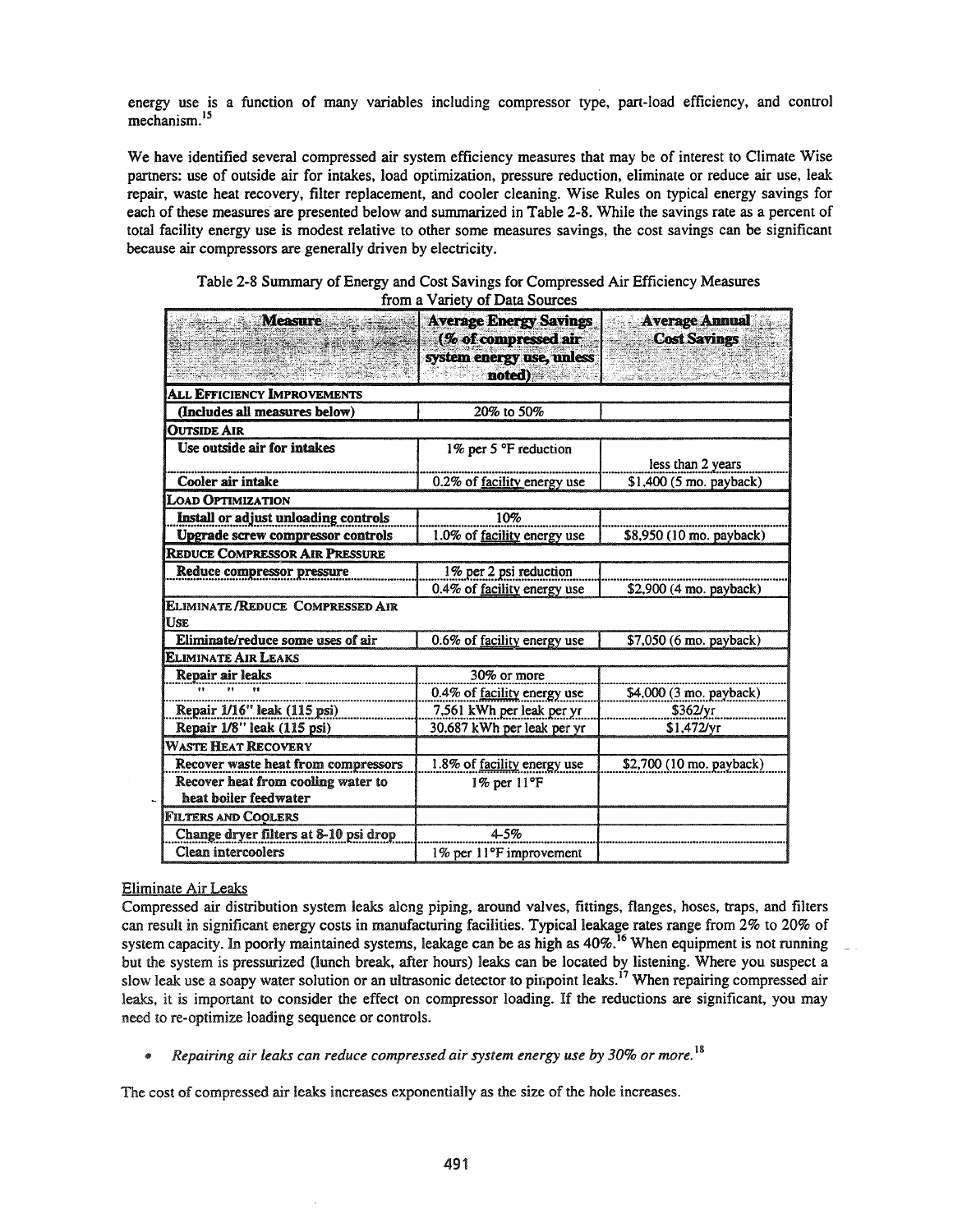|       |         |         | Hole Diameter Leak Rate (ft <sup>3</sup> /min) Energy Loss/yr (kWh) <sup>+</sup> Cost of Wasted Energy/yr |
|-------|---------|---------|-----------------------------------------------------------------------------------------------------------|
| 1/64" |         |         |                                                                                                           |
| 1/32" |         | .780    |                                                                                                           |
| 1/16" |         | 7.560   | \$360                                                                                                     |
| 1/8"  | 20.3    | 30,690  | \$1,470                                                                                                   |
| "۱/۵  |         | 121,860 | \$5,850                                                                                                   |
|       | I R 2 4 | 274,400 | \$13,200                                                                                                  |

Table 2-9 Energy and Cost Losses Due to Compressed Air Leaks (115 psi)<sup>19</sup>

Based on 8,520 hours of compressor operation.

Compressed air leak repair measures were recommended at 36 percent of the DOFJIAC facilities audited. The average energy savings across all industry sectors was 82,000 kWh or 0.4 percent of annual facility energy use. The average implementation cost for these measures was \$4,100 with a simple payback period of three months.

# 2.5 Additional Comments on the Use of Wise Rules

Wise Rules can be powerful tools for estimating the impacts of energy efficiency measures. One of the primary strengths of the Climate Wise Technical Tool Kit is that it offers a brief summary of a broad number of data sources. It is important, however, to recognize that Wise Rules do have some limitations and they should be applied prudently. Below we list key caveats to consider when applying Wise Rules.

- The Wise Rules are typical values based on averages and general engineering analyses. Wise Rules do not take the place of detailed engineering analysis based on site-specific data and operating parameters. Be sure to consider your company's unique circumstances when applying Wise Rules.
- Exercise caution when using two or more Wise Rules for the same or related end uses—the total energy savings from completing two measures may be less than the sum of the two measures' individual impacts. In addition, it may not make sense to implement certain efficiency measures together for technical or economic reasons.
- The savings numbers in the IAC database are based on auditors' engineering estimates and not on measured results.
- The energy and cost savings estimates from the IAC database are averages across industry groups, across several years and across many parts of the country. Individual measured savings will vary depending on each company's specific characteristics.

# 3. CALCULATING CO<sub>2</sub> EMISSIONS REDUCTIONS

By joining Climate Wise, Partners make a commitment to reduce their greenhouse gas emissions. Therefore, it is important that Partners estimate the impact of their energy efficiency actions on greenhouse gas emissions. Calculating carbon dioxide  $(CO<sub>2</sub>)$  emissions savings from energy efficiency projects is simple. Energy savings in MMBtu is multiplied by a  $CO<sub>2</sub>$  emissions coefficient expressed in pounds per MMBtu.  $CO<sub>2</sub>$  emissions factors for common primary fuels are presented in Table 3-1. If an efficiency project saves 1,000 MMBtu of natural gas CO2 emissions will be reduced 1,171 pounds. Savings 1,000 MMBtu of subbituminous coal will result in even greater  $CO_2$  savings, 2,127 pounds. These values can be easily converted to short tons or metric tons of  $CO_2$  or carbon.

|                        | <b>Example Emission Coefficients</b>                |       |  |
|------------------------|-----------------------------------------------------|-------|--|
|                        | Pounds CO <sub>2</sub> , per Pounds CO <sub>2</sub> |       |  |
|                        | Unit Volume or Mass of Seper Million Btu            |       |  |
| Distillate Fuel        | 22.4 per gallon                                     |       |  |
| Motor Gasoline         | 19.6 per gallon                                     | 157.0 |  |
| <b>Residual Fuel</b>   | 26.0 per gallon                                     | 173.9 |  |
| <b>Natural Gas</b>     | 120.6 per 1000 ft <sup>3</sup>                      | 117 I |  |
| <b>Bituminous Coal</b> | 4.921.9 per ton                                     | 205.3 |  |
| Subbituminous Coal     | 3.724.0 per ton                                     | 212.7 |  |

Table 3-1 CO<sub>2</sub> Emission Coefficients for Selected Fuels<sup>20</sup>